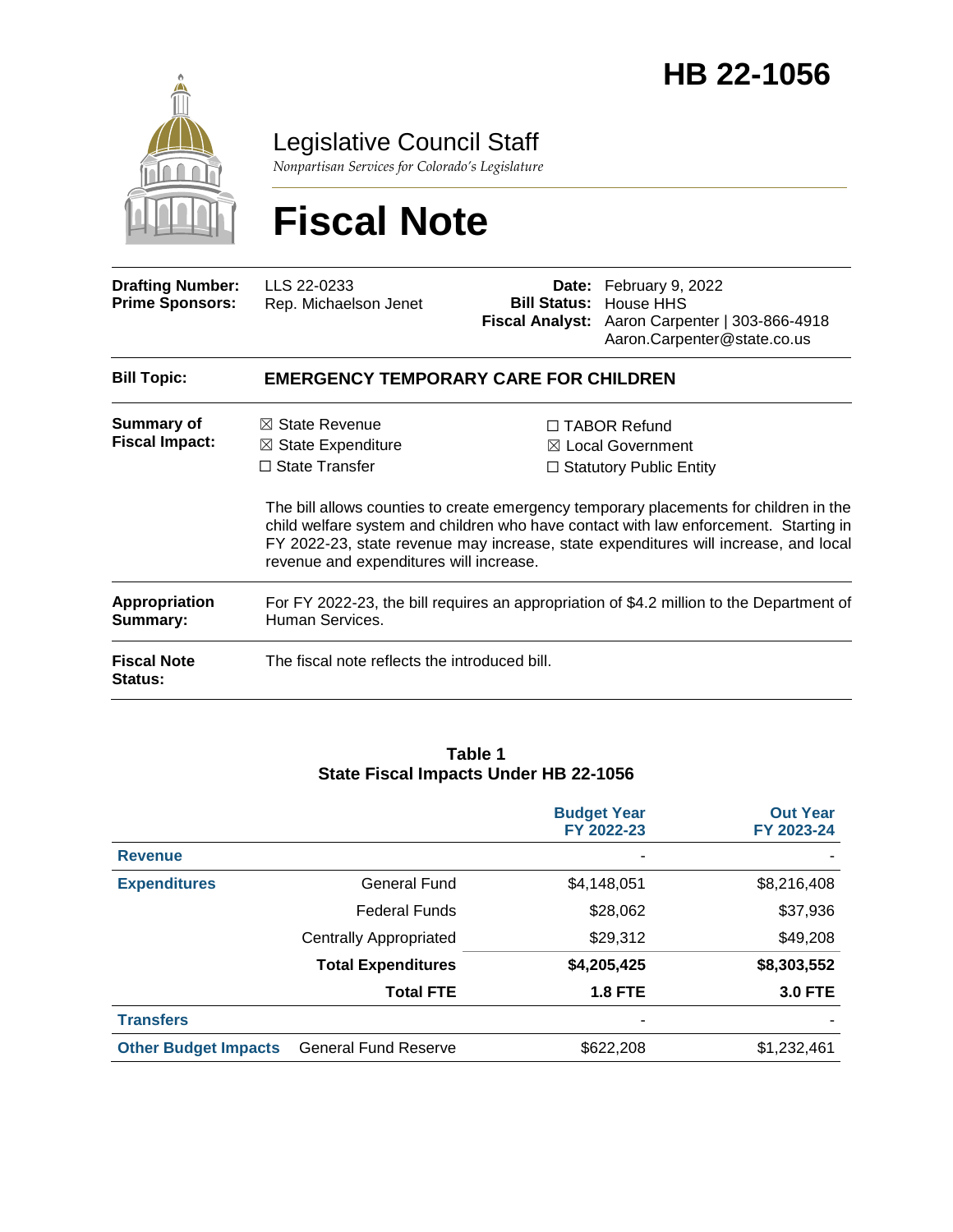Page 2

# February 9, 2022 **HB 22-1056**

### **Summary of Legislation**

The bill allows county departments of human services to establish emergency temporary shelters for neglected or dependent children, children taken into temporary custody, or children who have had contact with law enforcement and are homeless, considered abandoned, or are unable to return home. Emergency temporary shelter is temporary care for a child in a physically unrestricted setting for no more than 5 days pending a child's return to home or an alternative setting. If a county chooses to establish an emergency temporary shelter, they must submit a plan to the Colorado Department of Human Services (DHS) for approval. The DHS must allocate money to counties that establish an emergency shelter.

### **Assumptions**

While the exact number of children who may be served by the bill is unknown, available data and anecdotal evidence on children who are released from detention facilities, who are turned away from home youth facilities, or who are involved in the child welfare system and at risk of homelessness, indicates a need for at least one bed per county. After accounting for additional capacity for metropolitan areas and reserve capacity overall, the fiscal note assumes that 72 beds will be required. Because beds must be available for emergency purposes, the fiscal note assumes that counties will purchase beds for 365 days. Finally, the fiscal note assumes allocations will not occur until January 1, 2023.

### **State Revenue**

The bill permits the Department of Human Services to accept gifts, grants, and donations for the purposes of this bill, which may increase state revenue from these sources starting in FY 2022-23. The fiscal note has not identified any source for gifts, grants, and donations; therefore any increase in revenue is assumed to be minimal. Gifts, grants, and donations are not subject to the state's TABOR limit.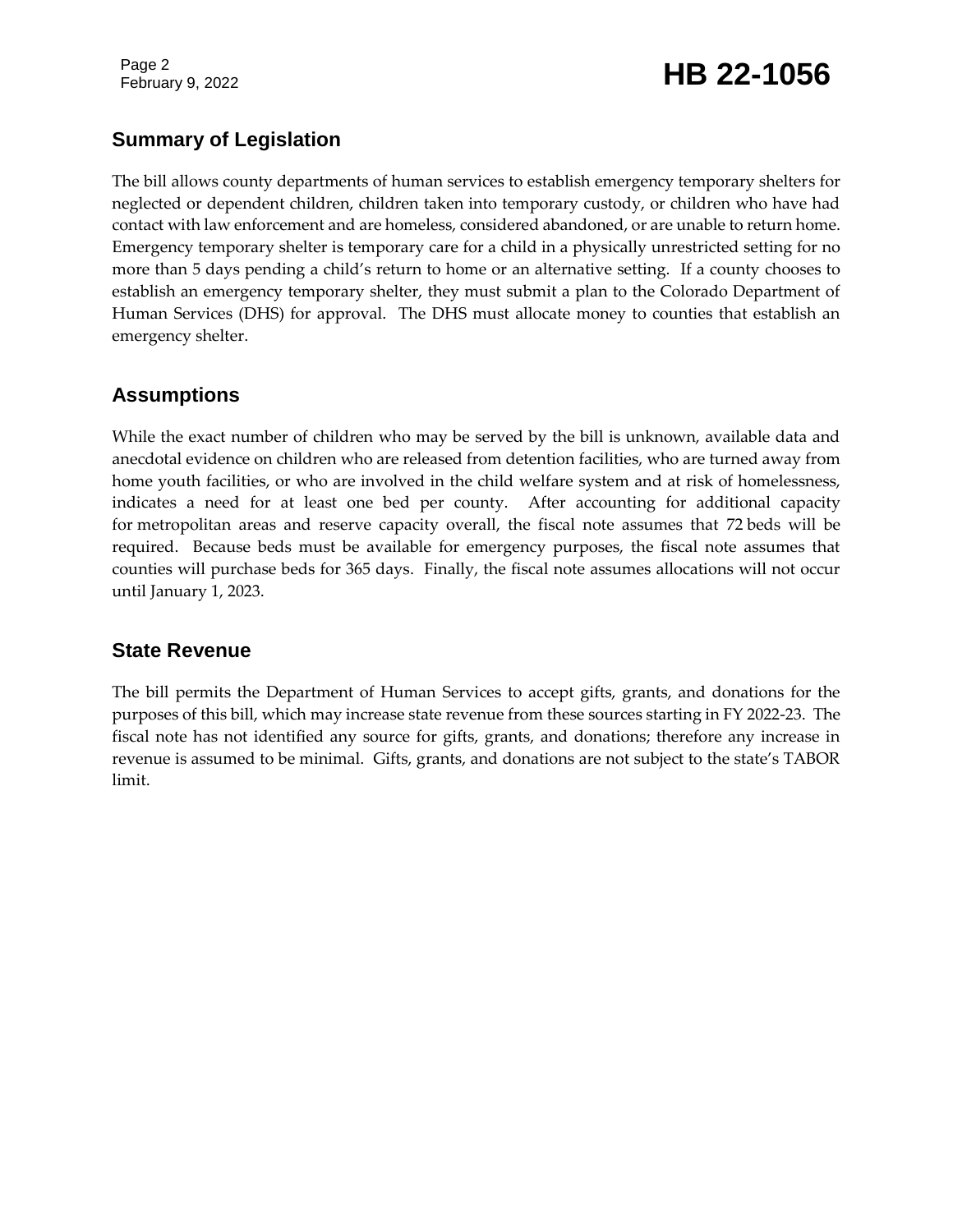### **State Expenditures**

The bill increases state expenditures in the DHS by \$4.2 million in FY 2022-23 and \$8.3 million in FY 2023-24, paid primarily from the General Fund and some federal funds. Expenditures are shown in Table 2 and detailed below.

#### **Table 2 Expenditures Under HB 22-1056**

|                                                         | FY 2022-23                          | FY 2023-24                          |
|---------------------------------------------------------|-------------------------------------|-------------------------------------|
| <b>Department of Human Services</b>                     |                                     |                                     |
| <b>Personal Services</b>                                | \$125,761                           | \$213,542                           |
| <b>Operating Expenses</b>                               | \$2,700                             | \$4,050                             |
| <b>Capital Outlay Costs</b>                             | \$18,600                            |                                     |
| <b>Contract Beds</b>                                    | \$4,007,700                         | \$8,015,400                         |
| <b>TRAILs Maintenance</b>                               | \$21,352                            | \$21,352                            |
| Centrally Appropriated Costs <sup>1</sup>               | \$29,312                            | \$49,208                            |
| <b>Total Cost</b>                                       | \$4,205,425                         | \$8,303,552                         |
| General Fund<br>Federal Funds<br>Centrally Appropriated | \$4.148.051<br>\$28,062<br>\$29,312 | \$8,216,408<br>\$37,936<br>\$49,208 |
| Total FTE                                               | <b>1.8 FTE</b>                      | <b>3.0 FTE</b>                      |

<sup>1</sup> *Centrally appropriated costs are not included in the bill's appropriation.*

**Staffing costs.** Starting in FY 2022-23, the DHS requires 3.0 FTE to oversee emergency temporary shelters. Staff includes:

- 1.0 FTE to approve county plans, make annual visits to contracted shelters, ensure compliance with rules and statutes, and to track length of stay to ensure that placements do not exceed 5 days;
- 1.5 FTE to conduct licensing and complaint investigations, provide technical assistance to providers, review critical incident reports, and draft inspection reports and to review any responses; and
- 0.5 FTE to develop a program allocation model, monitor expenditures, report on appropriations, and oversee the allocation of funds to counties.

Staffing costs include personnel costs, standard operating, and capital outlay costs, as shown in Table 1. The fiscal note assumes that half of the required staff will start on September 1, 2022, to promulgate rules, establish plan requirements, review plans, and establish an allocation formula. The remaining staff will start on January 1, 2023. Staffing costs are eligible for a 14 percent federal match. Costs in FY 2022-23 are prorated for the General Fund paydate shift.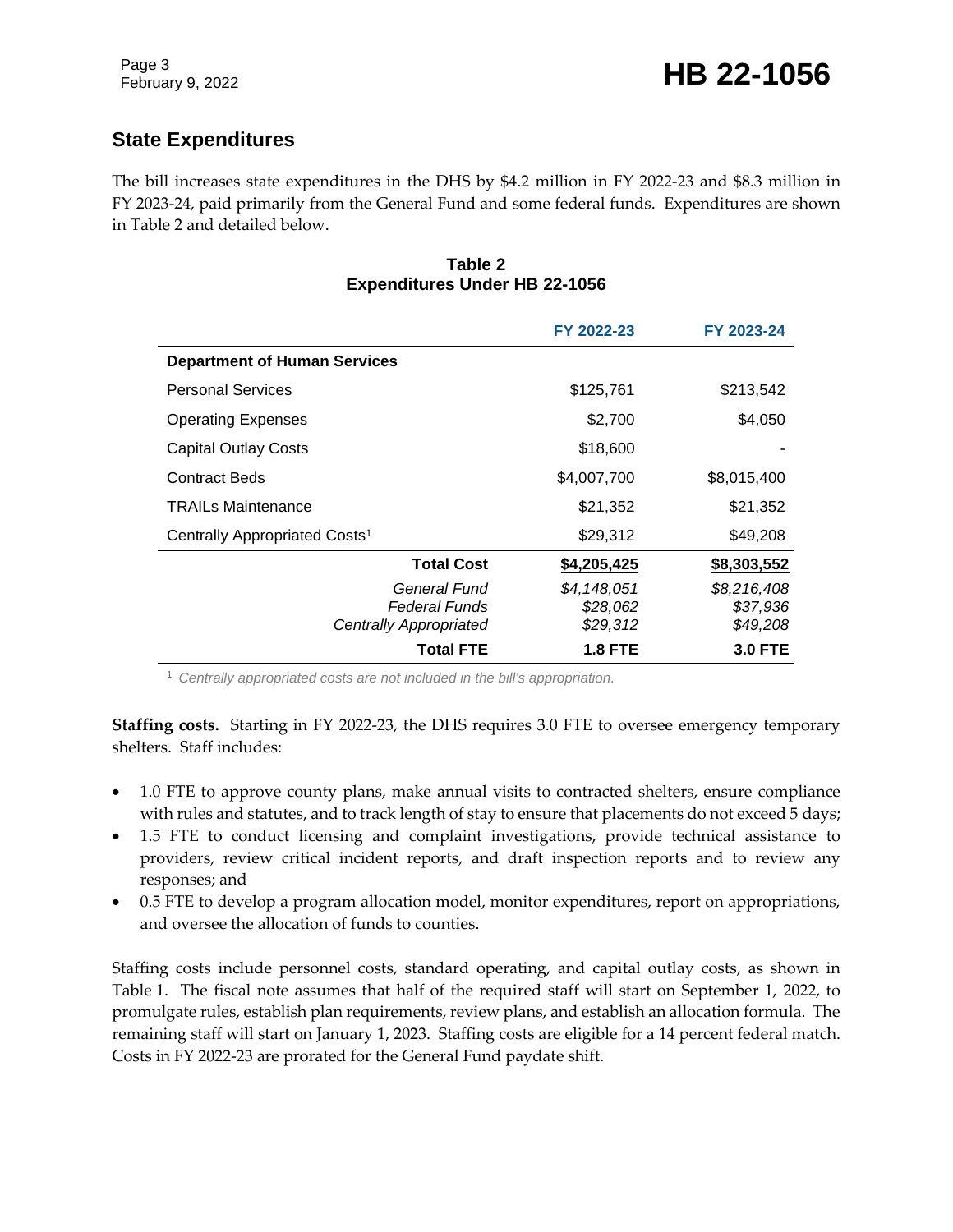Page 4

# February 9, 2022 **HB 22-1056**

**Contract beds.** Based on the assumptions laid out in the Assumptions section above, costs in the DHS will increase by \$4.0 million in FY 2022-23 and \$8.0 million in FY 2023-24 to pay for the cost of 72 contracted beds at a rate of \$305 per day. Currently, it is unknown if federal Title IV-E funds can be used for this type of emergency shelter; therefore, the fiscal note assumes costs will be covered from the General Fund. Costs may be lower than this fiscal note estimate if not all counties develop plans or choose to use available state funding to create the temporary placement type created in the bill. Also, if federal Title IV-E funds can be used, General Fund costs would be reduced and use of federal funds would increase. The fiscal note assumes that any adjustments in appropriation amounts or funding sources will be made through the annual budget process, if needed.

**TRAILs modifications.** Starting in FY 2022-23, the bill will require modifications to the TRAILS system to allow counties and the state to track temporary emergency placements. Modifications are expected to occur yearly as practice and rules change over time. Yearly modifications are estimated at \$157 per hour at 136 hours per year. TRAILS modifications are covered by a 35 percent match in federal funds.

**Centrally appropriated costs.** Pursuant to a Joint Budget Committee policy, certain costs associated with this bill are addressed through the annual budget process and centrally appropriated in the Long Bill or supplemental appropriations bills, rather than in this bill. These costs, which include employee insurance and supplemental employee retirement payments, are shown in Table 2.

### **Other Budget Impacts**

**General Fund reserve.** Under current law, an amount equal to 15 percent of General Fund appropriations must be set aside in the General Fund statutory reserve beginning in FY 2022-23. Based on this fiscal note, the bill is expected to **increase** the amount of General Fund held in reserve by in \$622,208 in FY 2022-23 and \$1.2 million FY 2023-24, which will decrease the amount of General Fund available for other purposes.

### **Local Government**

Starting in FY 2022-23, workload will increase in county departments of human services that create a plan for temporary emergency placements. For counties that submit a plan, revenue to the county will increase from the state's allocation of funding for temporary emergency placements, and expenditures will increase to contract with providers for temporary emergency services.

### **Effective Date**

The bill takes effect 90 days following adjournment of the General Assembly sine die, assuming no referendum petition is filed.